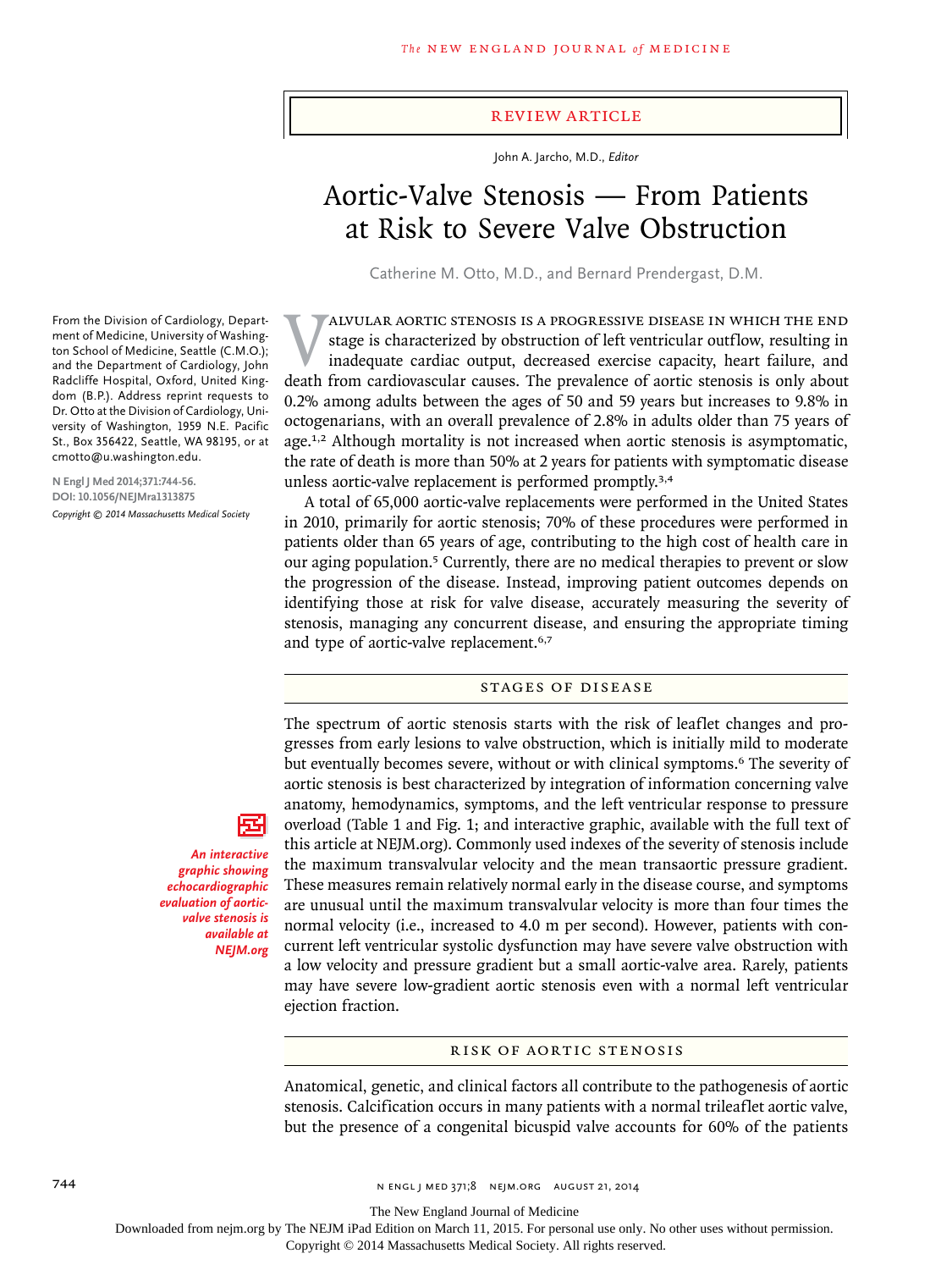|                                                                      | Management              | Assessment of cardiovascular risk fac-<br>tors and primary prevention                                          | monitoring; patient education about<br>tors and primary prevention; period-<br>disease progression and outcomes<br>Assessment of cardiovascular risk fac-<br>ic clinical and echocardiographic | mill exercise testing or testing serum<br>AVR is reasonable with asymptomat-<br>disease progression; consider tread-<br>and echocardiographic monitoring<br>levels of brain natriuretic peptide;<br>(<12 mo) for symptom onset and<br>Frequent clinical monitoring (s6 mo)<br>ic very severe aortic stenosis | AVR is recommended to preserve left<br>ventricular function                                                                                                                                               | Prompt AVR is the only effective therapy                                                                                                                                | sis is present; the ejection fraction is<br>AVR is reasonable if severe aortic steno-<br>patients without contractile reserve<br>likely to improve after AVR, even in                                                                                                                                                                   | AVR is reasonable in symptomatic pa-<br>presence of severe aortic stenosis<br>tients if evaluation indicates the<br>and there is no other cause for<br>symptoms                                                                                                                                                                                      |                                                                                                                                                                                                                                                                                                                                                                                                                                                                                                                                                                                                    |
|----------------------------------------------------------------------|-------------------------|----------------------------------------------------------------------------------------------------------------|------------------------------------------------------------------------------------------------------------------------------------------------------------------------------------------------|--------------------------------------------------------------------------------------------------------------------------------------------------------------------------------------------------------------------------------------------------------------------------------------------------------------|-----------------------------------------------------------------------------------------------------------------------------------------------------------------------------------------------------------|-------------------------------------------------------------------------------------------------------------------------------------------------------------------------|-----------------------------------------------------------------------------------------------------------------------------------------------------------------------------------------------------------------------------------------------------------------------------------------------------------------------------------------|------------------------------------------------------------------------------------------------------------------------------------------------------------------------------------------------------------------------------------------------------------------------------------------------------------------------------------------------------|----------------------------------------------------------------------------------------------------------------------------------------------------------------------------------------------------------------------------------------------------------------------------------------------------------------------------------------------------------------------------------------------------------------------------------------------------------------------------------------------------------------------------------------------------------------------------------------------------|
| ve Stenosis.*<br>Table 1. Disease Stages in Patients with Aortic-Val | <b>Outcomes</b>         | risk of myocardial infarction and car-<br>Associated with a 50% increase in the<br>diovascular death over 5 yr | Hemodynamic progression in most<br>patients                                                                                                                                                    | Symptom onset in 50 to 80% of patients<br>within 3 yr; low risk of sudden death;<br>variability in severity at symptom on-<br>set; symptom onset in >50% of pa-<br>tients with very severe aortic steno-<br>sis (V <sub>max</sub> of >5 m/sec) within 2 yr                                                   | fraction is likely to normalize after<br>If other causes of left ventricular dys-<br>function are absent, the ejection<br><b>AVR</b>                                                                      | Mortality is 50% at 1 yr, 70 to 80% at<br>2 yr without AVR                                                                                                              | Mortality at 2 yr is about 80% with medi-<br>higher and survival lower in patients<br>cal therapy, as compared with 40%<br>with AVR; operative mortality is<br>without contractile reserve                                                                                                                                              | Mortality at 2 yr is 50 to 70% without<br><b>AVR</b>                                                                                                                                                                                                                                                                                                 |                                                                                                                                                                                                                                                                                                                                                                                                                                                                                                                                                                                                    |
|                                                                      | Definition <sup>-</sup> | Aortic-valve sclerosis or bicuspid valve;<br>V <sub>max</sub> of <2 m/sec                                      | mean transaortic pressure gradient<br>matic changes with reduced leaflet<br>Mild-to-moderate calcification or rheu-<br>motion; V <sub>max</sub> of 2 to 3.9 m/sec or<br>of 20 to 39 mm Hg      | Severe calcification or rheumatic changes<br>sure gradient of $\geq$ 40 mm Hg with an<br>with reduced leaflet motion; V <sub>max</sub> of<br>≥4 m/sec or mean transaortic pres-<br>ejection fraction of ≥50%                                                                                                 | Severe calcification or rheumatic changes<br>sure gradient of $\geq$ 40 mm Hg with an<br>with reduced leaflet motion; V <sub>max</sub> of<br>≥4 m/sec or mean transaortic pres-<br>ejection fraction <50% | Severe calcification or rheumatic changes<br>with reduced leaflet motion; V <sub>max</sub> of<br>≥4 m/sec or mean transaortic pres-<br>sure gradient of $\geq$ 40 mm Hg | Severe calcification or rheumatic changes<br>with reduced leaflet motion; baseline<br>AVA of $\leq$ 1 cm <sup>2</sup> with V <sub>max</sub> of <4 m/sec<br>$V_{\text{max}}$ of $\geq$ 4 m/sec with AVA of $\leq$ 1 cm <sup>2</sup><br>at any flow rate on low-dose dobuta-<br>with an ejection fraction of <50%;<br>mine stress testing | Severe calcification or rheumatic changes<br>with reduced leaflet motion; baseline<br>AVA of $\leq$ 1 cm <sup>2</sup> and V <sub>max</sub> of <4 m/sec<br>stroke volume index of <35 ml/m <sup>2</sup><br>with an ejection fraction of $\geq$ 50%;<br>indexed AVA of $\leq$ 0.6 cm <sup>2</sup> /m <sup>2</sup> with<br>when patient is normotensive |                                                                                                                                                                                                                                                                                                                                                                                                                                                                                                                                                                                                    |
|                                                                      | Description             | At risk                                                                                                        | Progressive                                                                                                                                                                                    | Asymptomatic, severe aortic stenosis<br>with normal left ventricular<br>function                                                                                                                                                                                                                             | Asymptomatic, severe aortic stenosis<br>with ejection fraction <50%                                                                                                                                       | Symptomatic, severe, high-gradient<br>aortic stenosis                                                                                                                   | Symptomatic, severe, low-gradient<br>aortic stenosis with ejection<br>fraction <50%                                                                                                                                                                                                                                                     | 1 nor-<br>low-<br>gradient aortic stenosis with<br>Symptomatic, severe, low-flow,<br>mal ejection fraction                                                                                                                                                                                                                                           | * AVA denotes aortic-valve area, AVR aortic-valve replacement, and V <sub>ma,</sub> aortic maximum velocity.<br>† Echocardiography is diagnostic for the evaluation of the severity of aortic stenosis in nearly all patients. However, the<br>quate image quality, so the underestimation of the severity of aortic stenosis should be considered if the echocardiographic data are discrepant with clinical findings. Additional evalua-<br>tion by repeat echocardiography at a specialist heart-valve center, cardiac catheterization, or other imaging method may be needed in some patients. |
|                                                                      | Stage                   | ⋖                                                                                                              | $\mathbf{m}$                                                                                                                                                                                   | J                                                                                                                                                                                                                                                                                                            | C                                                                                                                                                                                                         | $\Xi$                                                                                                                                                                   | $\tilde{D}$                                                                                                                                                                                                                                                                                                                             | D <sub>3</sub>                                                                                                                                                                                                                                                                                                                                       |                                                                                                                                                                                                                                                                                                                                                                                                                                                                                                                                                                                                    |

Aortic-Valve Stenosis

The New England Journal of Medicine

Downloaded from nejm.org by The NEJM iPad Edition on March 11, 2015. For personal use only. No other uses without permission.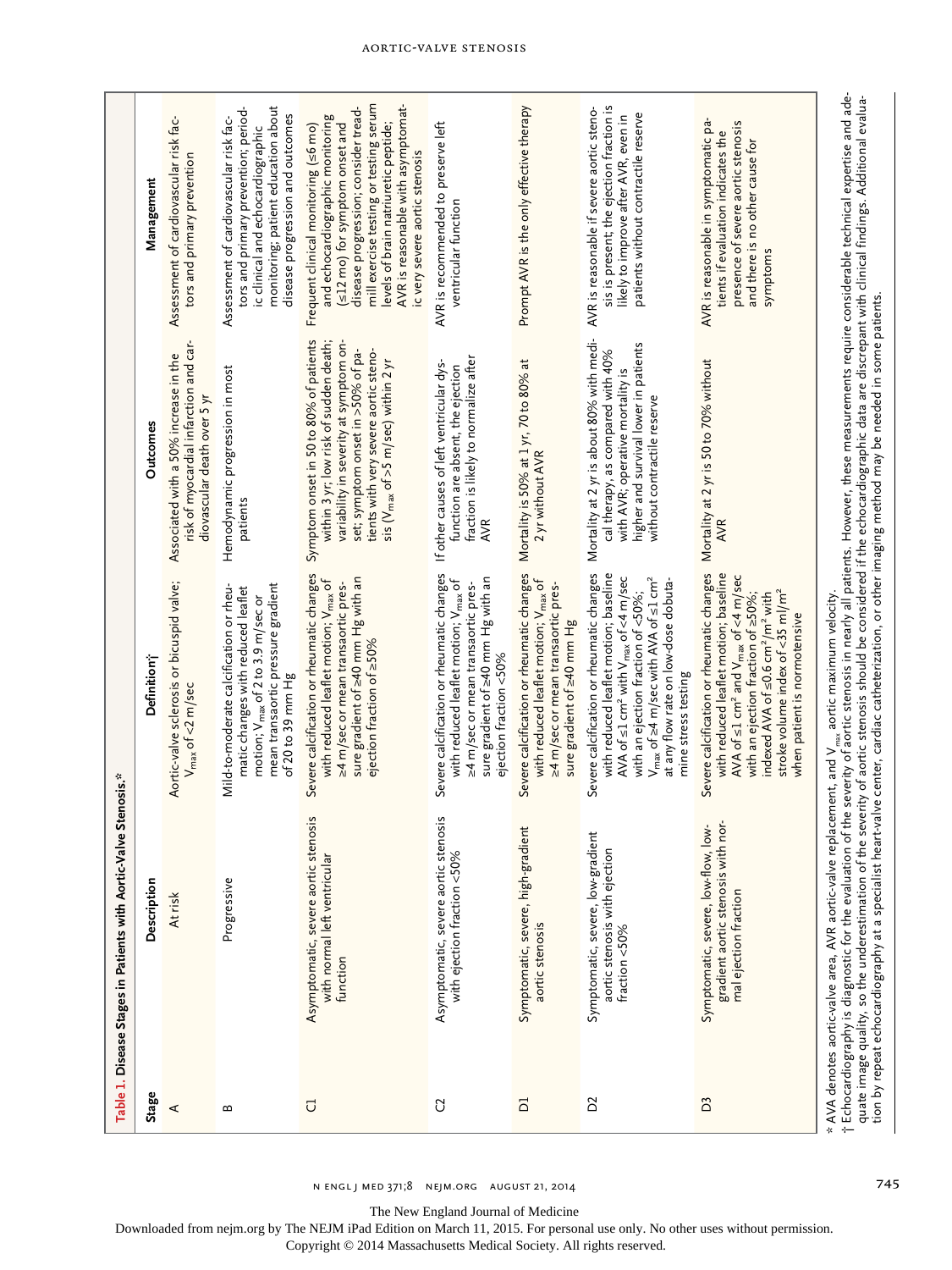younger than 70 years of age who undergo valve replacement for severe aortic stenosis and for 40% of those 70 years of age or older.8,9 Bicuspid aortic-valve disease is present in 1 to 2% of the U.S. population, and nearly all affected persons require aortic-valve replacement during their lifetimes.9-12 Although rheumatic heart disease, which can cause aortic stenosis in association with rheumatic mitral-valve disease, is now rare in the United States and Europe, the condition remains prevalent in underdeveloped countries, where improvement in primary prevention (treatment of streptococcal throat infections) is needed.<sup>13,14</sup>

A genetic component in calcific aortic stenosis is suggested by familial clustering of patients with bicuspid aortic valves in a pattern suggesting autosomal dominant inheritance with variable penetrance. A specific gene abnormality has not been identified, and only about one third of families have more than one affected family member.<sup>15</sup> Familial clustering has also been reported for calcific trileaflet aortic stenosis, with several generations of patients descended from a single ancestor.16 In a few families with congenital aorticvalve abnormalities and valve calcification, a mutation in *NOTCH1* has been documented.17 In a genomewide linkage meta-analysis of three large population-based studies, a specific lipoprotein(a) polymorphism was shown to be associated with elevated serum levels of lipoprotein(a), aortic-valve calcification, and incident aortic stenosis.<sup>18</sup>

Clinical factors associated with calcific valve disease mirror those associated with coronary atherosclerosis, and coronary artery disease is common among adults with aortic stenosis.<sup>2</sup> Population-based studies have shown associations between calcific valve disease and older age, male sex, elevated serum levels of low-density lipoprotein (LDL) cholesterol and lipoprotein(a), hypertension, smoking, diabetes, and the metabolic syndrome.19,20

Specific populations at increased risk for aortic stenosis include patients with a history of mediastinal irradiation, renal failure, familial hypercholesterolemia, or disorders of calcium metabolism.21 The role of subtle differences in calcium metabolism has received increased attention, with one study showing a close relationship between serum phosphate levels and calcific aorticvalve disease.<sup>22</sup>

# Disease Prevention

Calcific aortic stenosis is due to an active disease process at the cellular and molecular levels<sup>23,24</sup> (Fig. 2). Differences between disease initiation and progression that are observed at the tissue level are also seen in studies showing that clinical factors associated with the early stage of the disease process differ from those associated with progression. For example, although elevated serum lipid levels are associated with aortic-valve sclerosis, there is no convincing evidence that elevated serum LDL levels are associated with more rapid disease progression.<sup>20</sup> Similarly, systemic markers of inflammation are not associated with progression of aortic-valve disease.<sup>25</sup> Transformation at the tissue level from early to progressive disease probably explains why prospective, randomized clinical trials of lipid-lowering

# **Figure 1 (facing page). Echocardiographic Evaluation of Aortic-Valve Stenosis.**

Panel A shows a long-axis, two-dimensional echocardiographic view of a normal aortic valve, in which the thin valve leaflets are seen in the open position, parallel to the walls of the aorta, in mid-systole. The left ventricle is normal in size and wall thickness, the mitral valve is closed, and the left atrium is not enlarged. Panel B shows the corresponding view of a stenotic aortic valve, in which the calcified, thickened, and relatively immobile leaflets are seen in systole as a bright white band that obstructs left ventricular outflow. The mitral valve is closed in systole. The left ventricle shows increased wall thickness, and the left atrium is enlarged. Panel C shows color Doppler imaging of a normal aortic valve with unobstructed flow across the aortic valve shown in blue during systole. Panel D shows the corresponding image of a stenotic aortic valve with normal flow proximal to the aortic valve (in red) with a mixture of colors in the aorta, reflecting the increase in velocity and pressure drop across the valve. Panel E shows a continuous-wave Doppler recording of normal antegrade flow across the aortic valve, obtained with the transducer at the left ventricular apex. The vertical axis shows the velocity in meters per second (m/s) with aortic flow, which is directed away from the transducer, shown below the baseline. The electrocardiogram (ECG) is shown in blue at the top of the image with standard ECG timing markers at 0.2 seconds (minor tick marks) and 1.0 second (major tick marks). The flow velocity profile seen during systole is normal, with a triangular shape (early peaking) and a maximum velocity of 1.2 m per second. The signals in diastole represent normal mitral inflow signals. Panel F shows a corresponding recording of high-velocity flow across a stenotic aortic valve. The vertical axis shows a scale up to 6 m per second for flow directed away from the transducer. The aorticstenosis velocity profile shows a high-velocity pattern (typically 4 m per second or higher) with a peak in mid-systole and a more rounded shape than normal flow. This patient has little aortic regurgitation, which would be seen in diastole if present.

The New England Journal of Medicine

Downloaded from nejm.org by The NEJM iPad Edition on March 11, 2015. For personal use only. No other uses without permission.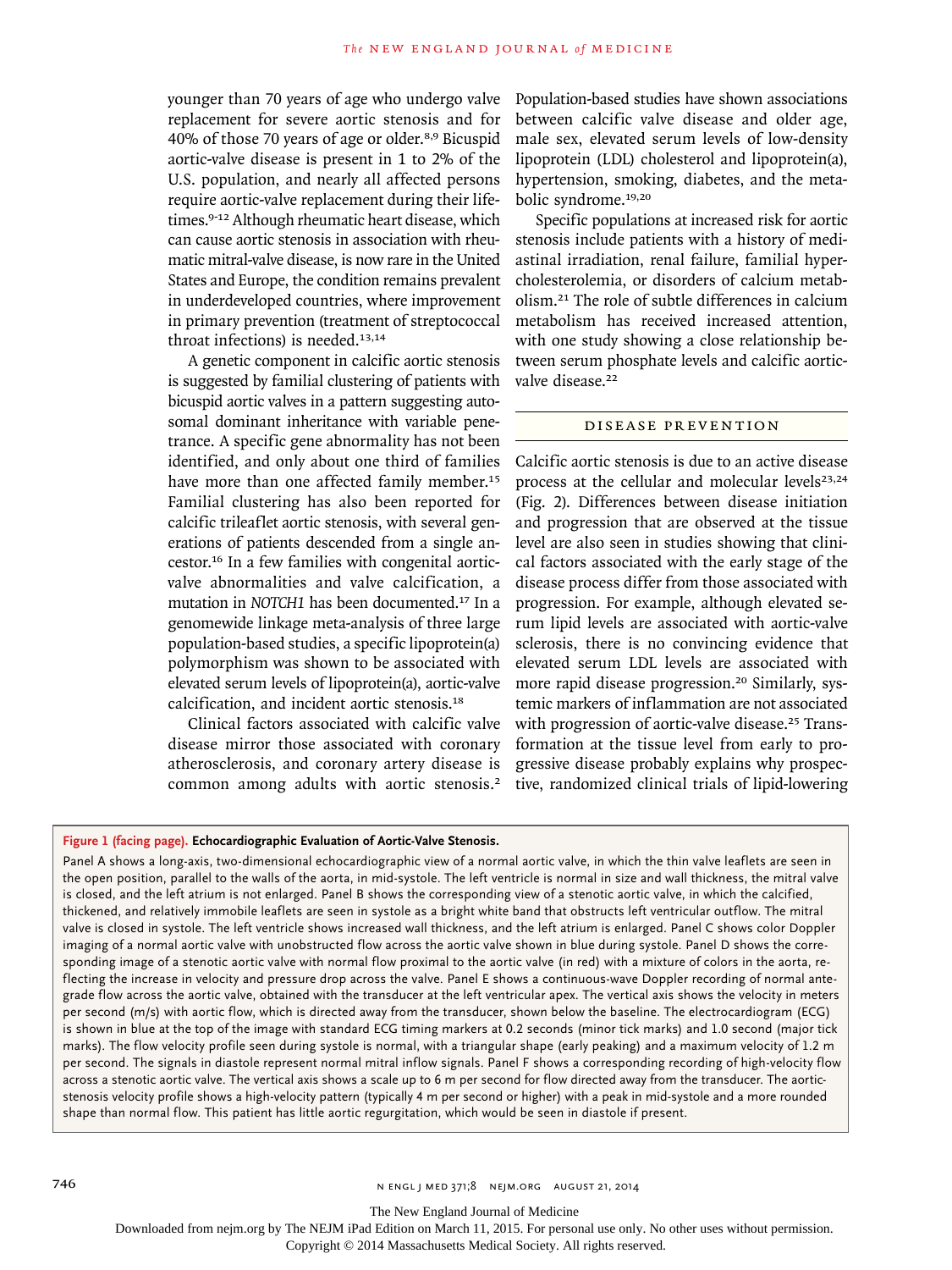

n engl j med 371;8 nejm.org august 21, 2014 747

The New England Journal of Medicine

Downloaded from nejm.org by The NEJM iPad Edition on March 11, 2015. For personal use only. No other uses without permission.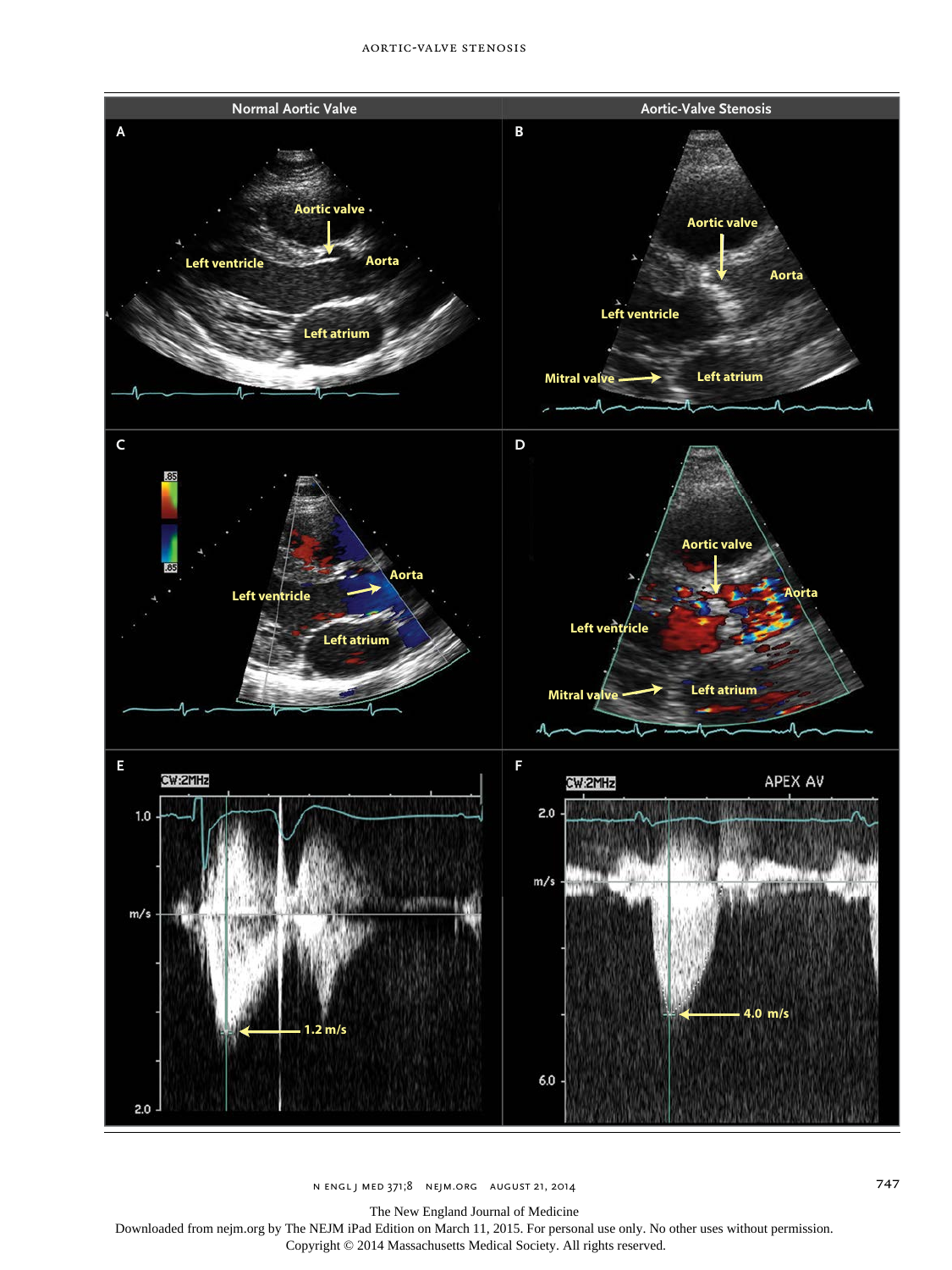

#### **Figure 2. Disease Mechanisms and Time Course of Calcific Aortic Stenosis.**

, and th<br>on of dis -<br>Shown is the relationship among disease stage, valve anatomy, clinical risk factors, mechanisms of disease, and the age of the patient. end-stage disease, tissue calcification (red line) is the predominant tissue change, resulting in valve obstruction. Current imaging approaches are reliable only when substantial leaflet changes are present (in patients with progressive disease or valve obstruction), which limits Fig # Otto Endothelial disruption with inflammation (dashed line) and lipid infiltration are key elements in the initiation of disease. There are few data on the prevalence of disease initiation in at-risk patients, and progressive disease develops in only a subgroup of these patients. Progressive leaflet disease, which is associated with several disease pathways, develops in approximately 10 to 15% of patients with aortic sclerosis. Once these disease mechanisms are activated, leaflet calcification results in severe aortic stenosis in nearly all patients. With Is and change daty interventions to prevent or slow the progression of early disease. LRP denotes lipoprotein receptor–related protein com-<br>Clinical studies of interventions to prevent or slow the progression of early dise plex, OPG osteoprotegerin, and RANKL receptor activator of nuclear factor κB ligand.

> therapy in adults with mild-to-moderate aortic stenosis showed no significant effect on disease progression or aortic-valve events.26,27

Once leaflet disease is present, hemodynamic progression is associated with older age, male sex, the severity of stenosis, and the degree of leaflet calcification. Progression from aortic sclerosis to valve obstruction occurs in only about 10 to 15% of patients over a period of 2 to 5 years.20,25 Once even mild valve obstruction is present, progressive stenosis occurs in nearly all patients, and most of them eventually require transvalvular velocity increases by 0.1 to 0.3 m per second per year, with the mean gradient in-

valve area decreasing by  $0.1 \text{ cm}^2$  per year.<sup>28</sup> These average values are somewhat helpful in counseling patients but do not allow precise prediction of when aortic-valve replacement will be needed, because hemodynamic progression varies widely among patients and often accelerates as stenosis becomes more severe.<sup>1</sup> The degree of aortic stenosis associated with the onset of symptoms also differs among patients, with some patients remaining asymptomatic for several years despite hemodynamically severe disease.

valve replacement.<sup>27-31</sup> On average, the maximum ease pathways involved in calcific valve disease, creasing by 3 to 10 mm Hg per year and the disease progression all suggest that medical Increased understanding of the specific disthe clinical and genetic associations with aortic stenosis, and the observed natural variation in

The New England Journal of Medicine

Downloaded from nejm.org by The NEJM iPad Edition on March 11, 2015. For personal use only. No other uses without permission.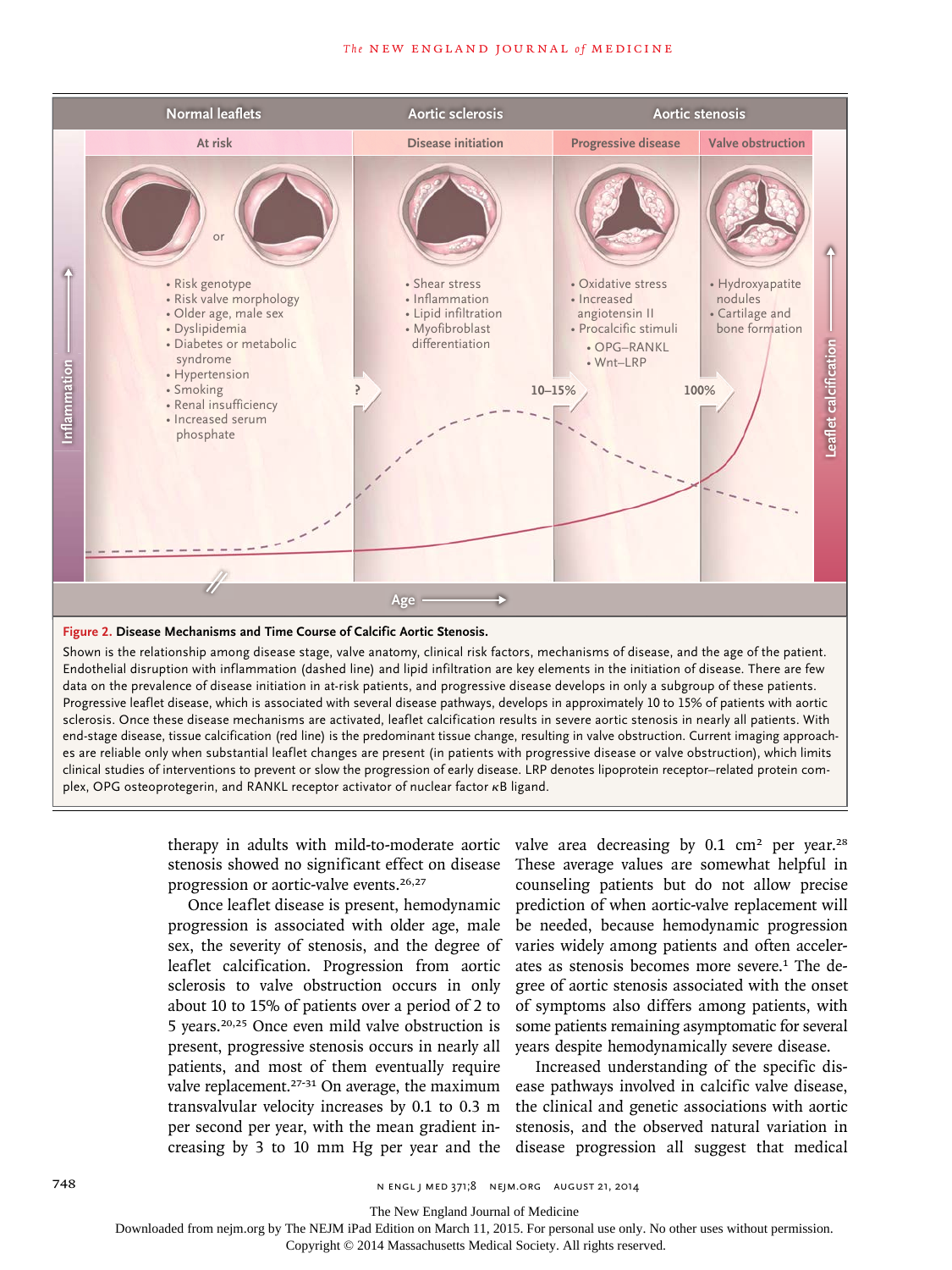

to elevated left ventricular filling pressures. Calcification is often seen in the ascending aorta and mitral annulus, as and fragile ("porcelain") ascending aorta have better outcomes with transcatheter aortic-valve replacement than with surgical replacement. Coronary blood-flow patterns are abnormal owing to an increased left ventricular mass and a shortening, although the ejection fraction remains normal in most patients. Left atrial enlargement is common owing well as on the valve leaflets. Mitral annular calcification is often accompanied by mild-to-moderate mitral regurgitation and can extend onto the leaflets, causing obstruction to left ventricular inflow. Patients with a severely calcified, rigid, reduced diastolic pressure gradient.

therapy might prevent or delay disease progression. In addition to lifestyle and pharmacologic interventions to reduce cardiovascular risk, treatment might be targeted to specific cellular and molecular pathways at various time points in the disease process, including pathways involved in oxidative stress, the renin–angiotensin system, and triggers of abnormal tissue calcification.<sup>24,32,33</sup> However, at present no medical therapies have been shown to prevent disease progression.

# AORTIC STENOSIS as a Systemic Disease

Several lines of evidence suggest that aortic stenosis is not simply a mechanical problem limited to the valve leaflets. The disease affects the upstream left ventricle and the downstream systemic vasculature, as well as the valve itself<sup>34</sup> (Fig. 3). Anatomically, abnormal tissue calcification affects the entire cardiovascular system, not just the aortic valve. In addition, dilatation of the ascending aorta is common and may need to be addressed at the time of valve replacement. The association between aortic stenosis and aortic dilatation is complicated by the phenotypic overlap between calcific aortic stenosis and congenital bicuspid-valve disease. Patients with bicuspid aortic valves, as compared with those with trileaflet aortic valves, have larger aortic diameters<sup>35,36</sup> and an increased long-term risk of aortic dissection, with estimates of 3.1 cases per 10,000 patientyears, for an age-adjusted relative risk of 8.4.11,35,37

In some patients with aortic stenosis, angiodysplastic gastrointestinal bleeding is seen in association with an acquired deficiency of von

The New England Journal of Medicine

Downloaded from nejm.org by The NEJM iPad Edition on March 11, 2015. For personal use only. No other uses without permission.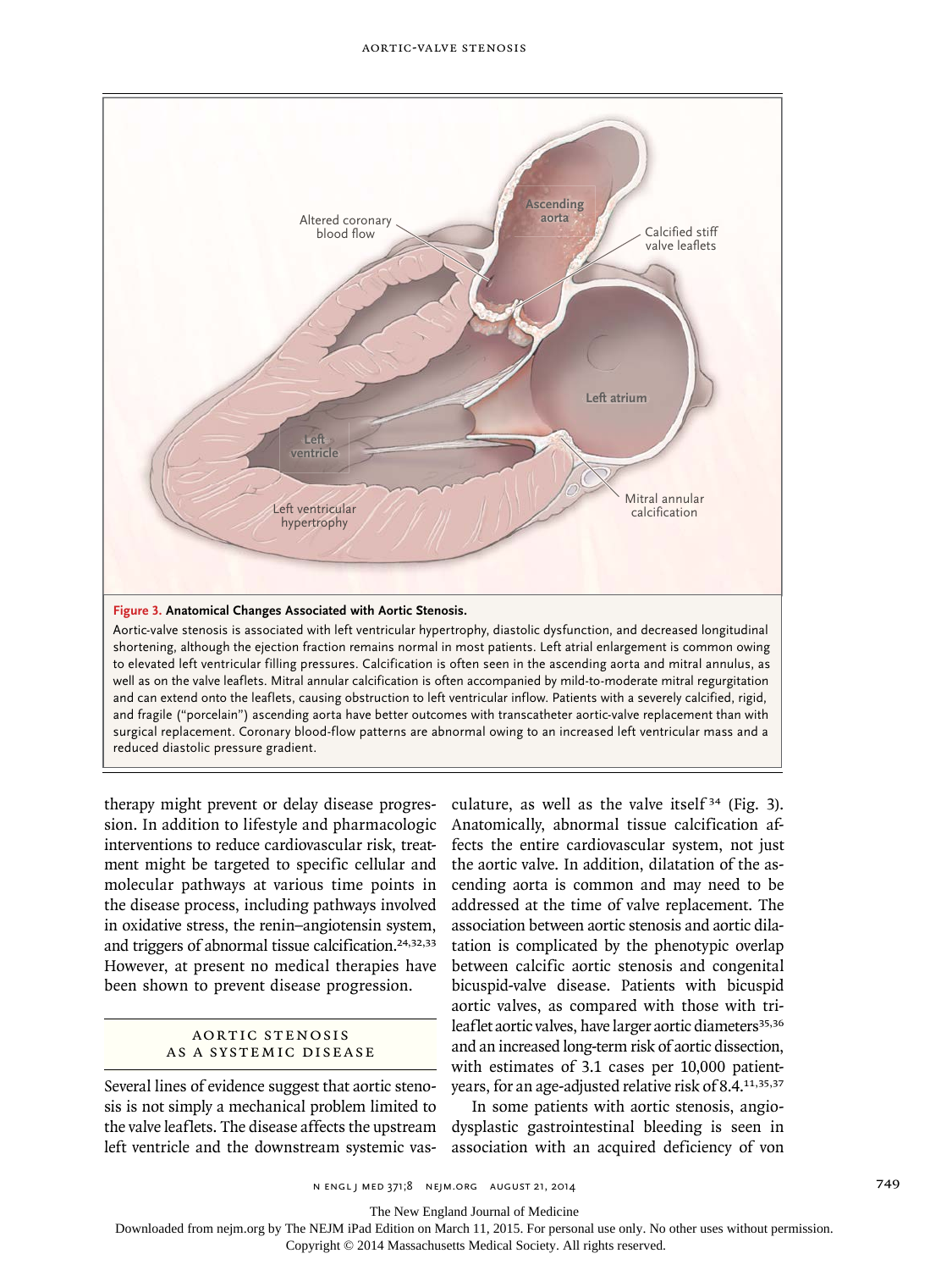Willebrand factor multimers, a condition known as Heyde's syndrome.38 Unfolding of the von Willebrand multimers owing to abnormal shear stress as blood passes through the narrow valve results in cleavage by a specific plasma metalloproteinase. Low levels of von Willebrand factor also affect platelet function and may confer a predisposition to angiogenesis; these abnormalities typically normalize after valve replacement.<sup>39</sup> Clinically, there is a complex interplay between increased bleeding and thrombotic events, with some studies showing enhanced thrombin formation and platelet activation.<sup>40</sup>

Rheumatic aortic stenosis is usually accompanied by mitral-valve disease and is more likely than calcific disease to manifest as mixed stenosis and regurgitation of both valves, rather than as an isolated single-valve lesion, a factor that can complicate decision making.13 In addition, rheumatic-valve disease is often associated with tricuspid-valve involvement, pulmonary hypertension, and right-heart dysfunction.

Adverse cardiovascular outcomes are seen with aortic-valve calcification even in the absence of valve obstruction. In the Cardiovascular Health Study (CHS), the presence of aortic sclerosis in adults older than 65 years of age without known coronary artery disease was associated with a 52% increase in the risk of death from cardiovascular causes and a 40% increase in the risk of myocardial infarction over the course of 5 years, even when the analysis was corrected for known cardiovascular risk factors.<sup>41</sup> In the higher-risk population in the Losartan Intervention for Endpoint Reduction in Hypertension (LIFE) study, aortic-valve sclerosis in patients without known cardiovascular disease was associated with a doubling of cardiovascular risk.42 In a population similar to the CHS cohort, the Multi-Ethnic Study of Atherosclerosis (MESA) showed that aortic-valve calcification was associated with a 50% increase in the risk of cardiovascular events.<sup>20</sup> Similarly, in the Heinz Nixdorf Recall Study, the degree of aortic-valve calcification provided additive value to Framingham Heart Study risk factors for the prediction of cardiovascular events.43 Further studies are needed to explore whether aortic sclerosis is a marker of coronary artery disease or whether it reflects a shared underlying risk factor, such as systemic inflammation.

# timing of Aortic-Va lv e Replacement

Clinical outcomes in adults with aortic stenosis are determined primarily by clinical symptoms, the severity of valve obstruction, and the left ventricular response to pressure overload. Assessment of patients and management decisions should take all three of these factors into account.<sup>6,7</sup>

The presence or absence of symptoms is the key element in decision making (Fig. 4). There is robust evidence that aortic-valve replacement prolongs life in patients with symptomatic severe aortic stenosis, regardless of the type or severity of symptoms or the response to medical therapy.3,4,44,45 However, accurate measures of the severity of stenosis are needed to ensure that valve obstruction — rather than concurrent coronary, pulmonary, or systemic disease or other conditions — is the cause of symptoms. In a patient with typical symptoms, a maximum transvalvular velocity of 4 m per second or greater, in conjunction with calcified immobile valve leaflets, confirms the diagnosis of severe aortic stenosis.6,28,30,46 With symptomatic, severe, high-gradient aortic stenosis, calculation of the valve area or indexed valve area does not improve the identification of patients who will benefit from valve replacement (Fig. 5).<sup>47</sup>

In contrast, in asymptomatic patients with aortic stenosis and normal left ventricular systolic function, the usefulness of measures of severity is in identifying patients who will soon become symptomatic, thus indicating the need for frequent follow-up and consideration of elective intervention. Intervention is not needed until symptoms supervene, because the risk of sudden death is less than the risk of intervention, even when valve obstruction is severe.<sup>31,48</sup> With very severe aortic stenosis, the rate of symptom onset is so high that elective valve replacement may be reasonable in selected cases.49-51

Given the importance of symptom onset in clinical decision making, primary care physicians and cardiologists need to be alert to the presence of a systolic murmur in older adults with exertional dyspnea, chest pain, or dizziness. In the case of apparently asymptomatic patients with severe aortic stenosis, detailed questions should be asked about levels of physi-

The New England Journal of Medicine

Downloaded from nejm.org by The NEJM iPad Edition on March 11, 2015. For personal use only. No other uses without permission.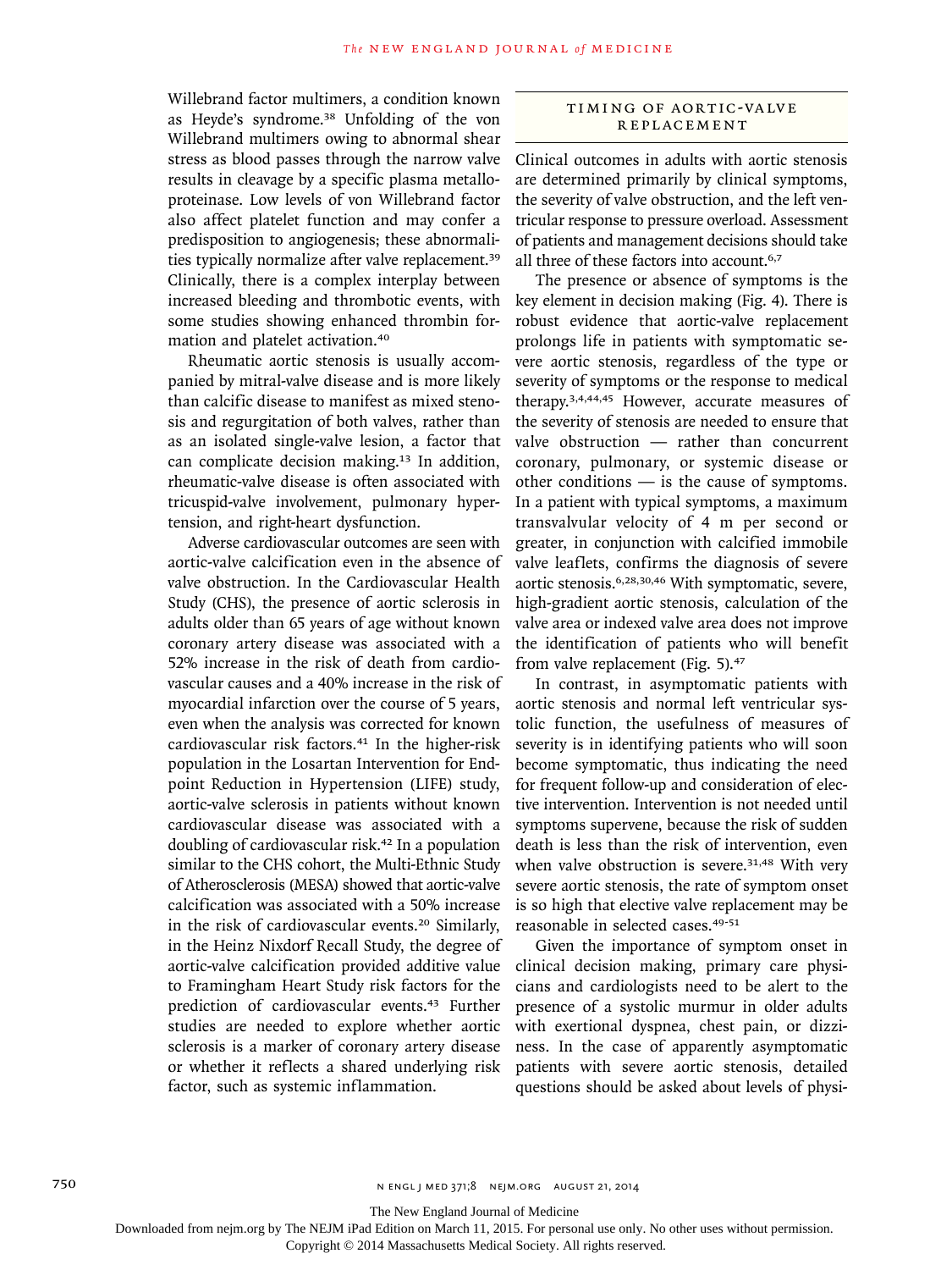

# **Figure 4. Diagnostic Approach to the Treatment of Suspected Aortic Stenosis.**

Shown is a diagnostic algorithm for the treatment of patients with suspected aortic stenosis. The classic triad of symptoms of aortic stenosis — angina, dyspnea, and syncope — occurs late in the disease process. With improved diagnosis and prospective management, the most common presenting symptoms currently are decreased exercise tolerance and exertional dyspnea. Although a loud systolic murmur with a palpable thrill is specific for severe aortic stenosis, a softer murmur does not exclude severe aortic stenosis. Other clues that suggest severe aortic stenosis include a single second heart sound or a delayed and diminished carotid upstroke ("parvus and tardus"), although the sensitivity and specificity of these findings are suboptimal. Thus, echocardiography is appropriate to evaluate for aortic stenosis in any patient (particularly older adults, given the disease demographics) with a systolic murmur and symptoms that might be due to aortic stenosis. On the basis of echocardiographic findings, the severity of aortic stenosis is categorized into stages, as shown. In stage D3 disease, echocardiographic or catheterization measurements should be obtained when the patient is normotensive, because hypertension can alter hemodynamics, resulting in either overestimation or underestimation of severity. In addition, other potential causes of symptoms should be ruled out or treated before aortic-valve replacement is considered in patients with apparently severe aortic stenosis who have a low gradient and normal ejection fraction. Such patients often have a small aortic annulus, so the anticipated hemodynamics of the prosthetic valve should also be considered to avoid patient–prosthesis mismatch if aortic-valve replacement is performed. AVA denotes aortic-valve area, LV left ventricle, ΔP transaortic pressure gradient, SV stroke volume, and V<sub>max</sub> aortic maximum velocity.

ly limit activities to avoid symptoms as valve and measure exercise capacity objectively.<sup>52,53</sup> obstruction slowly worsens. When the clinical

cal activity, because many patients unconscious-ensure that blood pressure rises appropriately,

history is unclear, standard treadmill exercise difficult when the valve appears to be calcified testing is helpful to detect provoked symptoms, with only a moderately elevated transvalvular Evaluation of the severity of stenosis is more

The New England Journal of Medicine

Downloaded from nejm.org by The NEJM iPad Edition on March 11, 2015. For personal use only. No other uses without permission.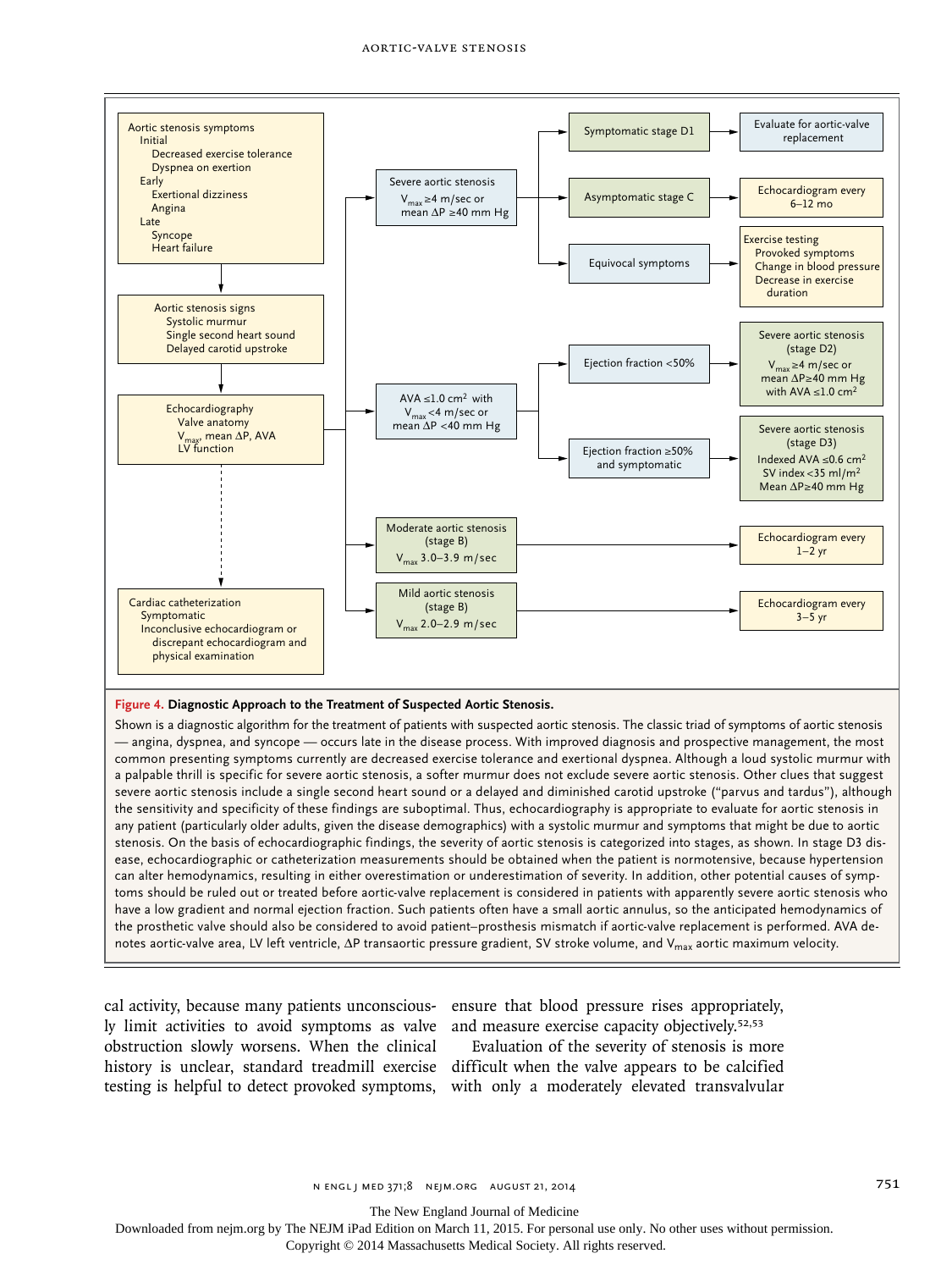velocity (3 to 4 m per second) or mean transaortic pressure gradient (20 to 40 mm Hg), but the calculated valve area is less than  $1.0 \text{ cm}^2$ . This situation, termed low-flow, low-gradient aortic stenosis, occurs most often in patients with a reduced left ventricular ejection fraction (<50%). These patients may have severe aortic stenosis with afterload mismatch causing left ventricular dysfunction, in which case valve replacement will prolong survival and improve the ejection fraction. Alternatively, valve obstruction may only be moderate, with the apparently small valve area caused by primary dysfunction of the myocardium. Low-dose dobutamine stress echocardiography is a useful additional test in such patients. During stress testing, a transvalvular velocity that increases to 4 m per second or higher with the valve area remaining less than  $1.0 \text{ cm}^2$  is consistent with severe aortic stenosis. Conversely, a transvalvular velocity of less than 4 m per second or an increase in valve area is consistent with only moderate valve obstruction, and evaluation for other causes of left ventricular dysfunction and medical therapy for heart failure are appropriate.54-56

Diagnosis of low-flow, low-gradient, severe aortic stenosis with a normal left ventricular ejection fraction is particularly challenging. Because transvalvular velocity is less than 4 m per second, diagnosing this condition depends on indexing the valve area and volume flow rate to the bodysurface area. In symptomatic patients with a calcified aortic valve and decreased leaflet mobility, an indexed valve area of 0.6 cm<sup>2</sup> per square meter of body-surface area and a stroke volume index of less than 35 ml per square meter are consistent with a diagnosis of severe aortic stenosis. This situation is seen most often in elderly women with left ventricular hypertrophy, small ventricular volumes, diastolic dysfunction, and reduced longitudinal shortening.57,58

# SELECTION OF VALVE-REPLACEMENT Procedure

The goals of intervention in aortic stenosis are to relieve symptoms, enhance exercise capacity and quality of life, and prolong life expectancy. Indirect physiological benefits include improvement in left ventricular function and regression of left ventricular hypertrophy. Aortic-valve replacement should be considered, regardless of the patient's age at presentation, if overall life expectancy is greater than 1 year and there is a likelihood of survival of more than 25% with improved symptoms at 2 years after the procedure.

The determination of procedural risk and the correct choice of intervention for an individual patient require a multifactorial approach, including assessments of coexisting coronary artery disease, other valve lesions, and noncardiac conditions; frailty; results of invasive and noninvasive anatomical testing; and overall life expectancy.6,59 These assessments are best performed by a multidisciplinary group of clinicians, including valve experts, imaging specialists, interventional cardiologists, cardiac surgeons and anesthetists, and physicians with experience in the care and assessment of the elderly. Such a group, termed a "heart team," can develop an individualized risk–benefit analysis of the available options for aortic-valve replacement. Patients and their families should also be involved in a shared decision-making process that reflects the preferences and values of the patient.

Surgical aortic-valve replacement remains the standard approach, except in the case of inoperable conditions and procedures with a high esti-

#### **Figure 5 (facing page). Indications for Aortic-Valve Replacement (AVR).**

Shown are recommendations from the 2014 guidelines of the American College of Cardiology and the American Heart Association for the treatment of patients with valvular heart disease.<sup>6</sup> Clinical factors are shown in open red boxes, imaging findings in open blue boxes, overall treatment recommendations in solid blue boxes, and AVR recommendations in other solid boxes (green for class I, yellow for class IIa, and brown for class IIb recommendations). The decision as to whether AVR is indicated is made before consideration of the choice of AVR type, as indicated by the placement of the AVR recommendations in a dashed black box. If the estimated surgical risk is low to intermediate, surgical AVR is recommended. If the surgical risk is high, transcatheter AVR (TAVR) should also be evaluated. When surgical risk is prohibitive, TAVR is recommended, with palliative care as an option in patients who will not benefit from intervention because of coexisting conditions, frailty, impaired mental status, or low functional status. AVAi denotes aortic-valve area indexed to body-surface area, DSE dobutamine stress echocardiography, SVI stroke volume index, and V<sub>max</sub> aortic maximum velocity.

The New England Journal of Medicine

Downloaded from nejm.org by The NEJM iPad Edition on March 11, 2015. For personal use only. No other uses without permission.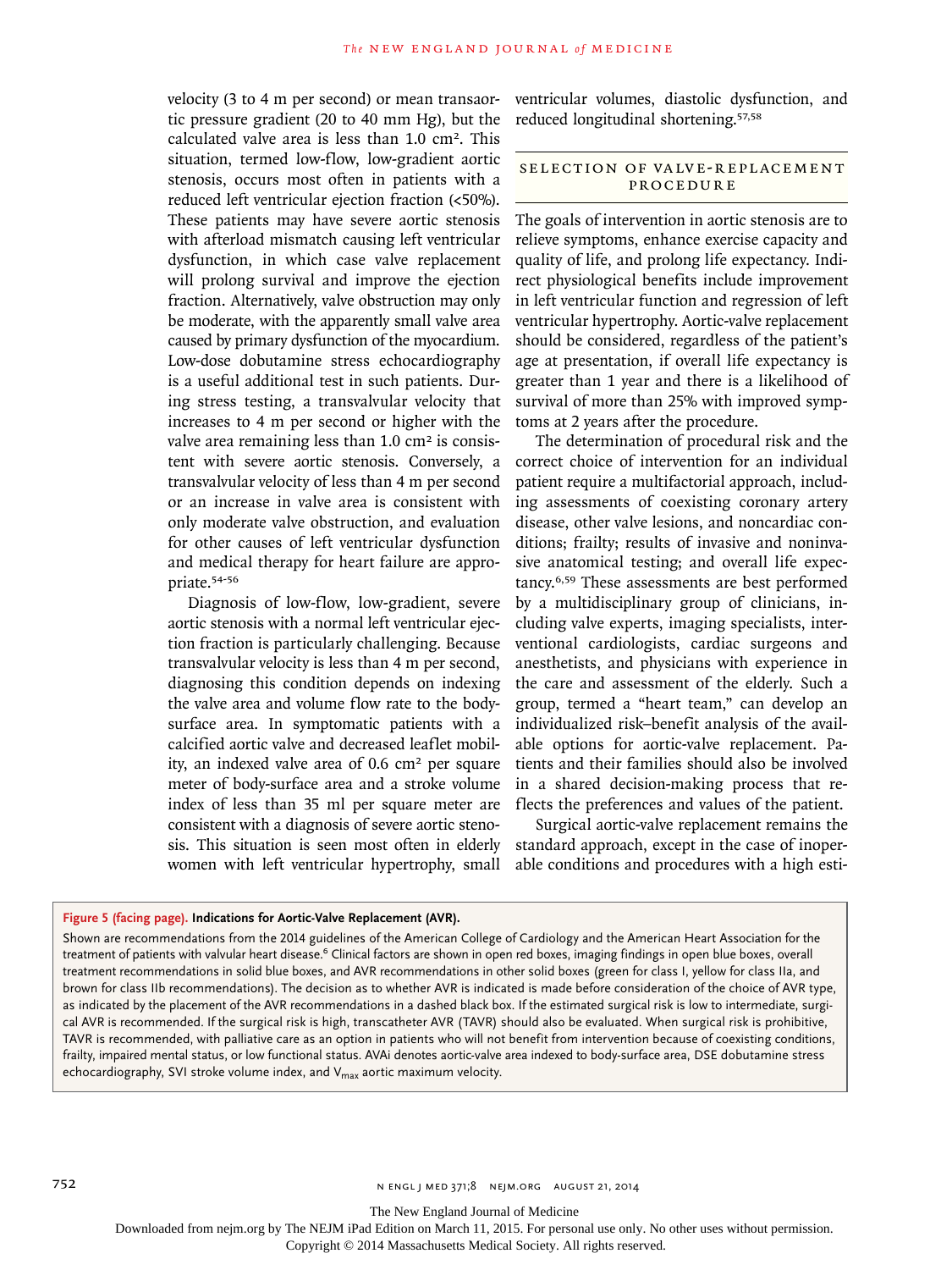

n engl j med 371;8 nejm.org august 21, 2014 753

The New England Journal of Medicine

Downloaded from nejm.org by The NEJM iPad Edition on March 11, 2015. For personal use only. No other uses without permission.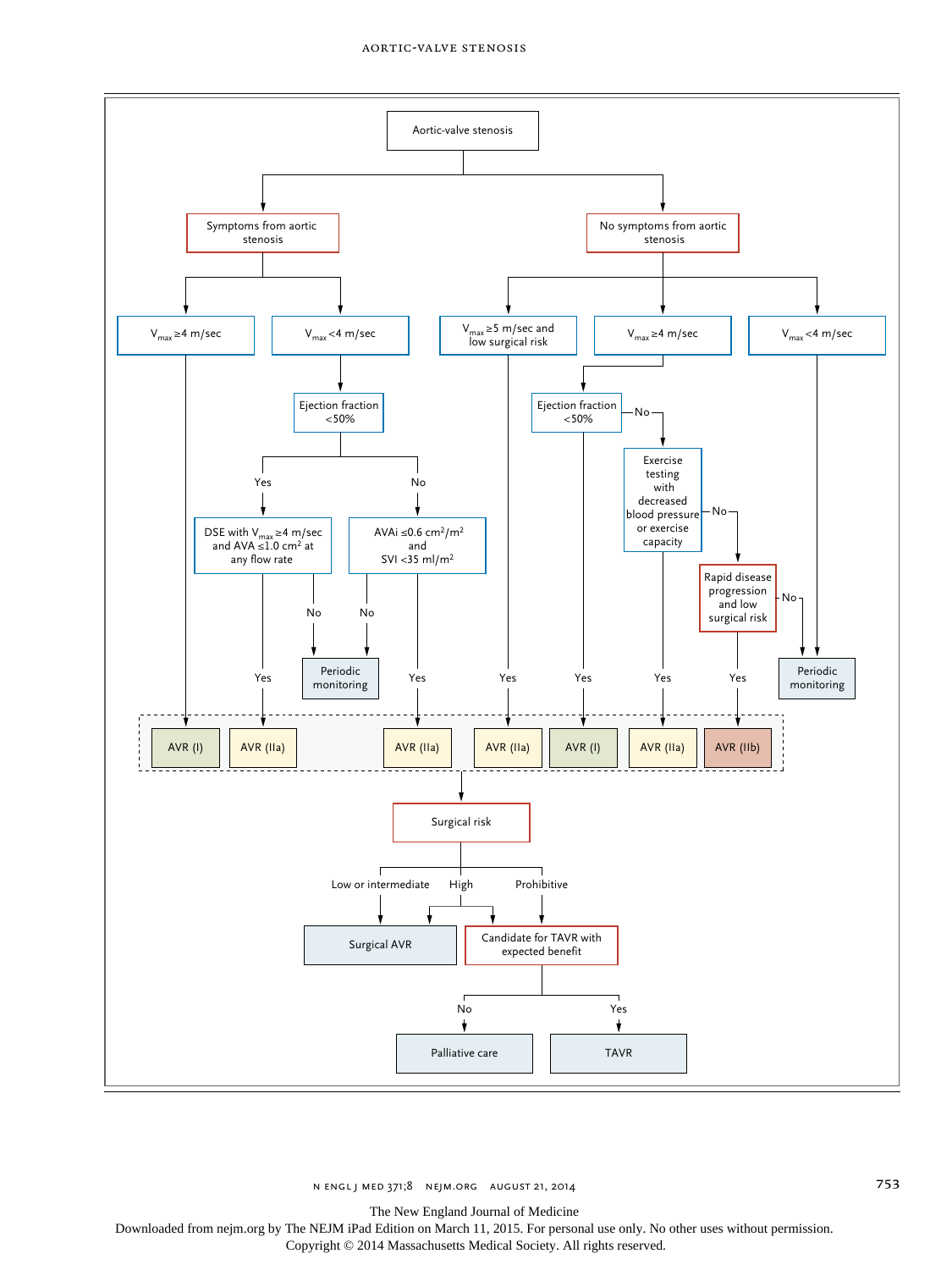mated surgical mortality.60 Overall 30-day surgical mortality is less than 3% for isolated aortic-valve replacement and approximately 4.5% for aortic-valve replacement with coronary-artery bypass grafting. After recovery from successful aortic-valve replacement, the rate of overall survival is similar to that among age-matched adults without aortic stenosis.

The primary consideration in the choice of valve type is the risk of reoperation when a bioprosthetic valve is used versus the risk associated with warfarin anticoagulation when a mechanical valve is used. Mechanical valves are appropriate for patients younger than 60 years of age who have no contraindication to anticoagulation, because of the long-term durability of these prostheses. An exception is women of childbearing age, in whom a bioprosthetic valve is preferred, given the risks of anticoagulation and thromboembolism during pregnancy. In patients older than 70 years of age, bioprostheses are favored because valve durability increases with age and the risks of anticoagulation are avoided.61 In patients between 60 and 70 years of age, the choice of valve is based on patients' preferences and values after a shared discussion between the patient and the surgeon.

Transcatheter aortic-valve replacement (TAVR) is recommended in patients with symptomatic severe aortic stenosis who have a prohibitive surgical risk, which is defined as a predicted risk of death or major complication with surgery of more than 50% at 1 year, a medical condition involving three other major organ systems that is not likely to be improved postoperatively, or a severe impediment to surgery, such as a heavily calcified, fragile ("porcelain") aorta. In a prospective, randomized clinical trial, TAVR provided a reduction in 2-year all-cause mortality from 68% without TAVR to 43.4% with TAVR, as well as improved symptomatic status and quality of life.<sup>3</sup>

TAVR is also a reasonable alternative to surgical aortic-valve replacement in patients with symptomatic severe aortic stenosis who are at high risk but are suitable candidates for surgery. Randomized studies have shown that the clinical outcomes in such patients are similar with surgical aortic-valve replacement and TAVR, with 1-year rates of death of 26.8% and 24.2%, respectively, with equivalence maintained at 3-year follow-up.4 The Society of Thoracic Surgeons Predicted Risk of Mortality (STS-PROM) score can be used to estimate the risk of death

within 30 days after surgery, but other measurements also affect procedural risk. High risk is currently defined as an STS-PROM score of more than 8%, moderate-to-severe frailty, irreversible disease of more than two other organ systems, or possible impediments to a surgical approach.<sup>6</sup>

In randomized trials, $62,63$  several types of complications occurred more frequently during the 30-day postoperative period among patients undergoing TAVR than among those undergoing surgical aortic-valve replacement. These complications included stroke (with rates of 4.9 to 5.5% with TAVR vs. 2.4 to 6.2% with surgery), major vascular complications (5.9 to 11% with TAVR vs. 1.7 to 3.2% with surgery), moderate-to-severe paravalvular aortic regurgitation (10.0 to 12.2% with TAVR vs. 0.9 to 1.3% with surgery), and the need for new pacemaker implantation (3.8 to 19.8% with TAVR vs. 3.6 to 7.1% with surgery). There is evidence that the adverse-event rates associated with TAVR are decreasing.64 The threshold for choosing TAVR versus surgical aortic-valve replacement is likely to shift as technological developments and increasing clinical experience lead to reductions in complication rates, particularly residual paravalvular leak, which may be associated with an adverse long-term outcome.

Balloon aortic-valve dilation provides only limited hemodynamic benefit, which is offset by the substantial risk of procedural complications and a high probability of recurrent stenosis within 6 months.<sup>65</sup> Balloon aortic dilation is now restricted to occasional patients presenting with hemodynamic compromise, as a bridge to TAVR or surgery.<sup>6</sup>

A further important function of the multidisciplinary approach to the selection of treatment is the avoidance of expensive, high-risk, and ultimately futile procedures in patients who will derive little symptomatic benefit or improvement in quality of life. Examples include patients with a very limited life expectancy, irreversible left ventricular impairment, severe pulmonary disease, impaired mobility as a result of neurologic or musculoskeletal disease, advanced dementia, or other systemic diseases. Specialist palliative care should be available for these patients.

Dr. Prendergast reports receiving lecture fees from Edwards Lifesciences. No other potential conflict of interest relevant to this article was reported.

Disclosure forms provided by the authors are available with the full text of this article at NEJM.org.

The New England Journal of Medicine

Downloaded from nejm.org by The NEJM iPad Edition on March 11, 2015. For personal use only. No other uses without permission.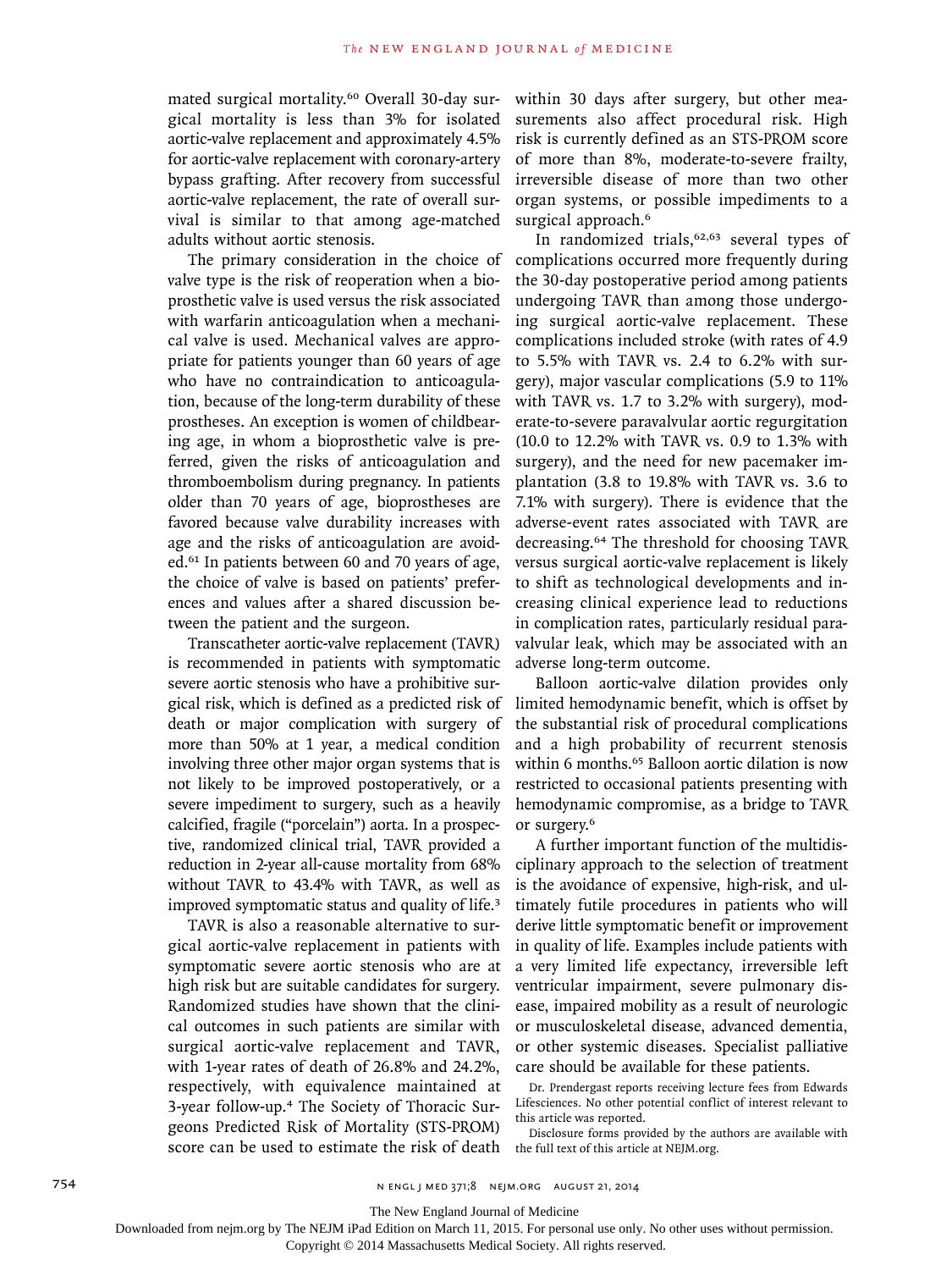# **References**

**1.** Eveborn GW, Schirmer H, Heggelund G, Lunde P, Rasmussen K. The evolving epidemiology of valvular aortic stenosis: the Tromsø Study. Heart 2013;99:396- 400.

**2.** Stewart BF, Siscovick D, Lind BK, et al. Clinical factors associated with calcific aortic valve disease: Cardiovascular Health Study. J Am Coll Cardiol 1997;29:630-4.

**3.** Makkar RR, Fontana GP, Jilaihawi H, et al. Transcatheter aortic-valve replacement for inoperable severe aortic stenosis. N Engl J Med 2012;366:1696-704. [Erratum, N Engl J Med 2012;367:881.]

**4.** Kodali SK, Williams MR, Smith CR, et al. Two-year outcomes after transcatheter or surgical aortic-valve replacement. N Engl J Med 2012;366:1686-95.

**5.** National Hospital Discharge Survey: number of all listed procedures for discharges from short-stay hospitals, by ICD-9-CM code, sex, age, and geographic region: United States, 2010. Hyattsville, MD: National Center for Health Statistics, 2010 (ftp://ftp.cdc.gov/pub/Health\_Statistics/ NCHS/Dataset\_Documentation/NHDS/ NHDS\_2010\_Documentation.pdf).

**6.** Nishimura RA, Otto CM, Bonow RO, et al. 2014 AHA/ACC Guideline for the Management of Patients with Valvular Heart Disease: a report of the American College of Cardiology/American Heart Association Task Force on Practice Guidelines. J Am Coll Cardiol 2014;63:2438-88.

**7.** Vahanian A, Alfieri O, Andreotti F, et al. Guidelines on the management of valvular heart disease (version 2012). Eur Heart J 2012;33:2451-96.

**8.** Roberts WC, Ko JM. Frequency by decades of unicuspid, bicuspid, and tricuspid aortic valves in adults having isolated aortic valve replacement for aortic stenosis, with or without associated aortic regurgitation. Circulation 2005;111:920-5.

**9.** Siu SC, Silversides CK. Bicuspid aortic valve disease. J Am Coll Cardiol 2010;55: 2789-800.

**10.** Braverman AC. The bicuspid aortic valve and associated aortic disease. In: Otto CM, Bonow RO, eds. Valvular heart disease. Philadelphia: Elsevier, 2013:179-218.

**11.** Michelena HI, Desjardins VA, Avierinos JF, et al. Natural history of asymptomatic patients with normally functioning or minimally dysfunctional bicuspid aortic valve in the community. Circulation 2008;117:2776-84.

**12.** Tzemos N, Therrien J, Yip J, et al. Outcomes in adults with bicuspid aortic valves. JAMA 2008;300:1317-25.

**13.** Marijon E, Mirabel M, Celermajer DS, Jouven X. Rheumatic heart disease. Lancet 2012;379:953-64.

**14.** Go AS, Mozaffarian D, Roger VL, et al. Heart disease and stroke statistics — 2014 update: a report from the American Heart Association. Circulation 2014;129(3):e28 e292.

**15.** Huntington K, Hunter AG, Chan KL.

A prospective study to assess the frequency of familial clustering of congenital bicuspid aortic valve. J Am Coll Cardiol 1997;30: 1809-12.

**16.** Probst V, Le Scouarnec S, Legendre A, et al. Familial aggregation of calcific aortic valve stenosis in the western part of France. Circulation 2006;113:856-60.

**17.** Garg V, Muth AN, Ransom JF, et al. Mutations in NOTCH1 cause aortic valve disease. Nature 2005;437:270-4.

**18.** Thanassoulis G, Campbell CY, Owens DS, et al. Genetic associations with valvular calcification and aortic stenosis. N Engl J Med 2013;368:503-12.

**19.** Katz R, Wong ND, Kronmal R, et al. Features of the metabolic syndrome and diabetes mellitus as predictors of aortic valve calcification in the Multi-Ethnic Study of Atherosclerosis. Circulation 2006;113: 2113-9.

**20.** Owens DS, Katz R, Takasu J, Kronmal R, Budoff MJ, O'Brien KD. Incidence and progression of aortic valve calcium in the Multi-ethnic Study of Atherosclerosis (MESA). Am J Cardiol 2010;105:701-8.

**21.** Kurtz CE, Otto CM. Aortic stenosis: clinical aspects of diagnosis and management, with 10 illustrative case reports from a 25-year experience. Medicine (Baltimore) 2010;89:349-79.

**22.** Linefsky JP, O'Brien KD, Katz R, et al. Association of serum phosphate levels with aortic valve sclerosis and annular calcification: the Cardiovascular Health Study. J Am Coll Cardiol 2011;58:291-7.

**23.** Dweck MR, Boon NA, Newby DE. Calcific aortic stenosis: a disease of the valve and the myocardium. J Am Coll Cardiol 2012;60:1854-63.

**24.** Towler DA. Molecular and cellular aspects of calcific aortic valve disease. Circ Res 2013;113:198-208.

**25.** Novaro GM, Katz R, Aviles RJ, et al. Clinical factors, but not C-reactive protein, predict progression of calcific aortic-valve disease: the Cardiovascular Health Study. J Am Coll Cardiol 2007;50:1992-8.

**26.** Teo KK, Corsi DJ, Tam JW, Dumesnil JG, Chan KL. Lipid lowering on progression of mild to moderate aortic stenosis: meta-analysis of the randomized placebocontrolled clinical trials on 2344 patients. Can J Cardiol 2011;27:800-8.

**27.** Rossebø AB, Pedersen TR, Boman K, et al. Intensive lipid lowering with simvastatin and ezetimibe in aortic stenosis. N Engl J Med 2008;359:1343-56.

**28.** Otto CM, Burwash IG, Legget ME, et al. Prospective study of asymptomatic valvular aortic stenosis: clinical, echocardiographic, and exercise predictors of outcome. Circulation 1997;95:2262-70.

**29.** Rosenhek R, Klaar U, Schemper M, et al. Mild and moderate aortic stenosis: natural history and risk stratification by echocardiography. Eur Heart J 2004;25: 199-205.

**30.** Stewart RA, Kerr AJ, Whalley GA, et

al. Left ventricular systolic and diastolic function assessed by tissue Doppler imaging and outcome in asymptomatic aortic stenosis. Eur Heart J 2010;31:2216-22. **31.** Iung B, Vahanian A. Degenerative calcific aortic stenosis: a natural history. Heart 2012;98:Suppl 4:iv7-iv13.

**32.** Nadir MA, Wei L, Elder DH, et al. Impact of renin-angiotensin system blockade therapy on outcome in aortic stenosis. J Am Coll Cardiol 2011;58:570-6.

**33.** Rajamannan NM, Evans FJ, Aikawa E, et al. Calcific aortic valve disease: not simply a degenerative process: a review and agenda for research from the National Heart and Lung and Blood Institute Aortic Stenosis Working Group. Executive summary: calcific aortic valve disease — 2011 update. Circulation 2011;124:1783-91. **34.** Lindman BR, Bonow RO, Otto CM. Current management of calcific aortic stenosis. Circ Res 2013;113:223-37.

**35.** Eleid MF, Forde I, Edwards WD, et al. Type A aortic dissection in patients with bicuspid aortic valves: clinical and pathological comparison with tricuspid aortic valves. Heart 2013;99:1668-74.

**36.** Schaefer BM, Lewin MB, Stout KK, et al. The bicuspid aortic valve: an integrated phenotypic classification of leaflet morphology and aortic root shape. Heart 2008;94:1634-8.

**37.** Detaint D, Michelena HI, Nkomo VT, Vahanian A, Jondeau G, Sarano ME. Aortic dilatation patterns and rates in adults with bicuspid aortic valves: a comparative study with Marfan syndrome and degenerative aortopathy. Heart 2014;100:126-34. **38.** Loscalzo J. From clinical observation to mechanism — Heyde's syndrome. N Engl J Med 2012;367:1954-6.

**39.** Panzer S, Badr Eslam R, Schneller A, et al. Loss of high-molecular-weight von Willebrand factor multimers mainly affects platelet aggregation in patients with aortic stenosis. Thromb Haemost 2010; 103:408-14.

**40.** Natorska J, Bykowska K, Hlawaty M, Marek G, Sadowski J, Undas A. Increased thrombin generation and platelet activation are associated with deficiency in high molecular weight multimers of von Willebrand factor in patients with moderateto-severe aortic stenosis. Heart 2011;97: 2023-8.

**41.** Otto CM, Lind BK, Kitzman DW, Gersh BJ, Siscovick DS. Association of aortic-valve sclerosis with cardiovascular mortality and morbidity in the elderly. N Engl J Med 1999;341:142-7.

**42.** Olsen MH, Wachtell K, Bella JN, et al. Aortic valve sclerosis relates to cardiovascular events in patients with hypertension (a LIFE substudy). Am J Cardiol 2005;95: 132-6.

**43.** Kälsch H, Lehmann N, Mahabadi A, et al. Beyond Framingham risk factors and coronary calcification: does aortic valve calcification improve risk prediction? The

n engl j med 371;8 nejm.org august 21, 2014 755

The New England Journal of Medicine

Downloaded from nejm.org by The NEJM iPad Edition on March 11, 2015. For personal use only. No other uses without permission.